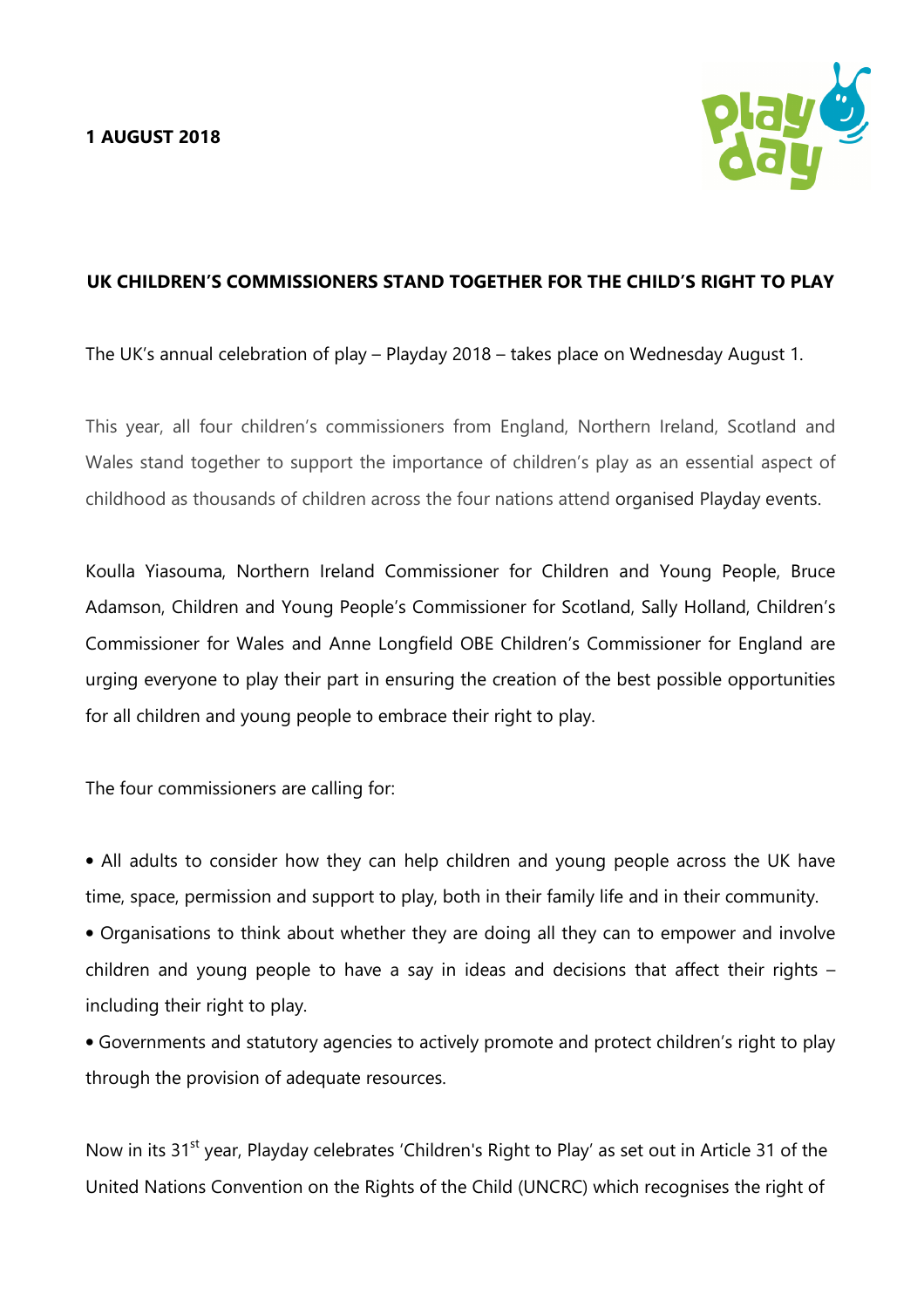every child to play, rest, leisure, enjoy recreational activities and free and full participation in cultural and artistic life.

The four national UK play organisations, Play Wales, PlayBoard Northern Ireland, Play England and Play Scotland are calling on everyone – parents, grandparents, carers, childcare providers and support staff across the UK to help celebrate and promote the importance of play for all children.

In a joint statement, Play Scotland's CEO Marguerite Hunter Blair, Play Wales Director Mike Greenaway, PlayBoard Northern Ireland CEO Jacqueline O'Loughlin and Play England's Chair of Trustees Nicola Butler said:

'We warmly welcome this support and call to action from the four Children's Commissioners. Providing opportunities for play is everyone's responsibility. We all need to continue to work together to ensure that every child has enough time, space and permission to play every day of the year. So, let's all get out to play on Playday and have the best fun ever".

– ENDS –

### NOTES TO EDITORS:

#### About Playday

Playday is the national day for play, traditionally held on the first Wednesday in August. As well as an annual celebration of children's right to play, Playday is a campaign that highlights the importance of play in children's lives. Playday is coordinated by Play England, Play Wales, Play Scotland and PlayBoard Northern Ireland. On Playday thousands of children and young people get out to play at hundreds of locally organised celebrations – from small-scale neighbourhood get-togethers to large-scale public events. For more information see www.playday.org.uk

### About Play England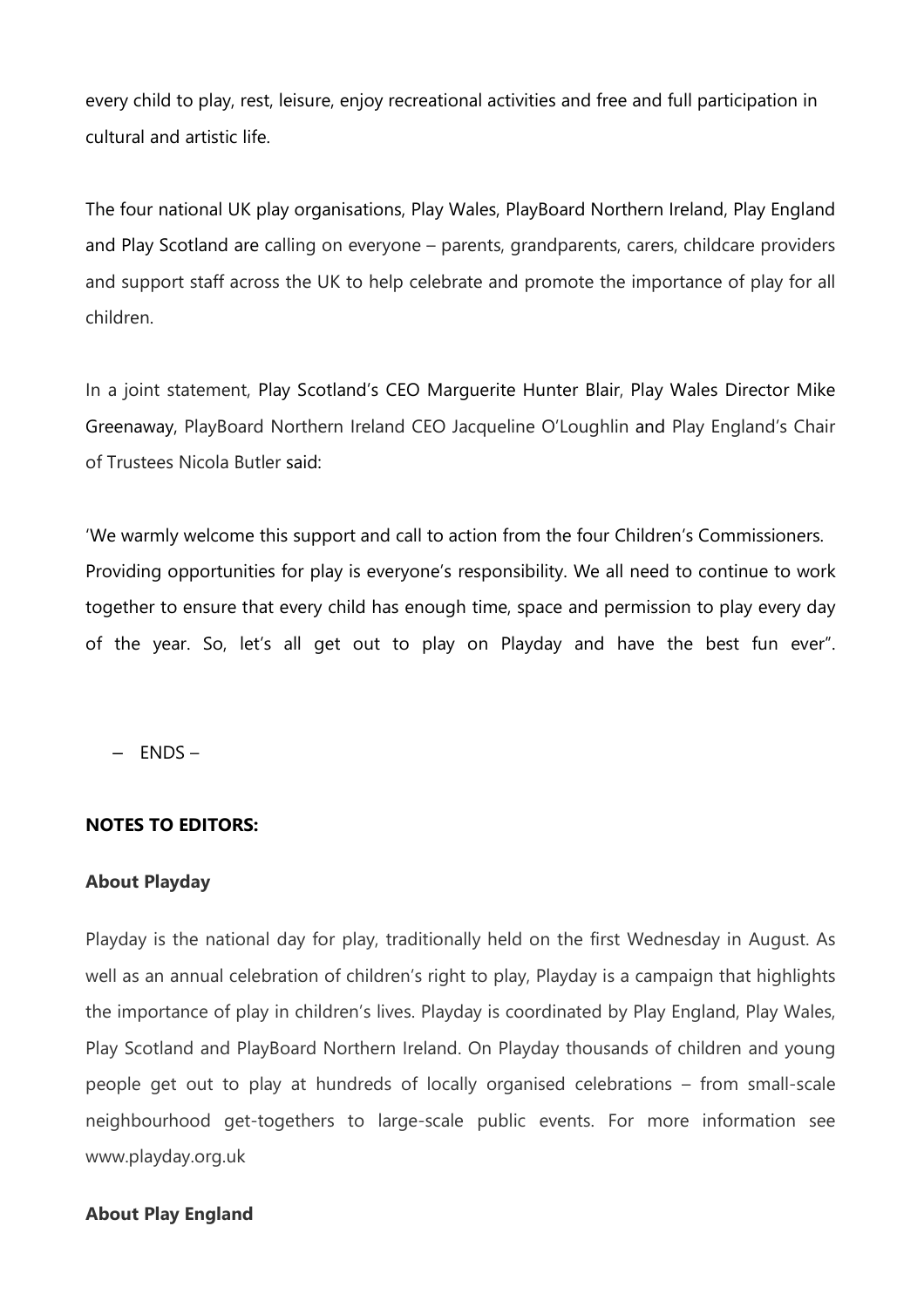Play England campaigns for all children to have the freedom and space to play throughout childhood. As the national organisation for children's play, Play England works with all those who have an impact on children's lives to support and champion play as an essential part of childhood. For further information or to talk to a spokesperson, call 07802 722412 or visit http://www.playengland.org.uk/

### About Play Wales

Play Wales is the national charity for children's play in Wales. We provide advice, support and guidance for all those in Wales who have a concern or responsibility for any environment where children and young people might play. Play Wales upholds children's right to play. All children are entitled to quality play provision within their communities and we work strategically to achieve this goal on their behalf. For further information visit http://www.playwales.org.uk

#### About Play Scotland

Play Scotland was formed in 1998 to make the child's right to play a reality in Scotland. The work of Play Scotland is underpinned by the United Nations Convention on the Rights of the Child and in particular Article 31: "States Parties recognise the right of the child to rest and leisure, to engage in play and recreational activities appropriate to the age of the child and to participate freely in cultural life and the arts." Play Scotland's mission is to increase awareness of the importance of play to the development of children and young people in Scotland; to ensure that all children and young people in Scotland have equal access to diverse and quality play opportunities that meet their individual need. You can become a Play Champion for Scotland by signing up to Scotland's Play Charter. Full details on our web.

For further information on Play Scotland visit http://www.playscotland.org/ or Email: sharonmccluskie@playscotland.org

### About PlayBoard Northern Ireland

PlayBoard is the leading agency for the development and promotion of children and young people's play in Northern Ireland. To this end, the organisation provides a range of innovative